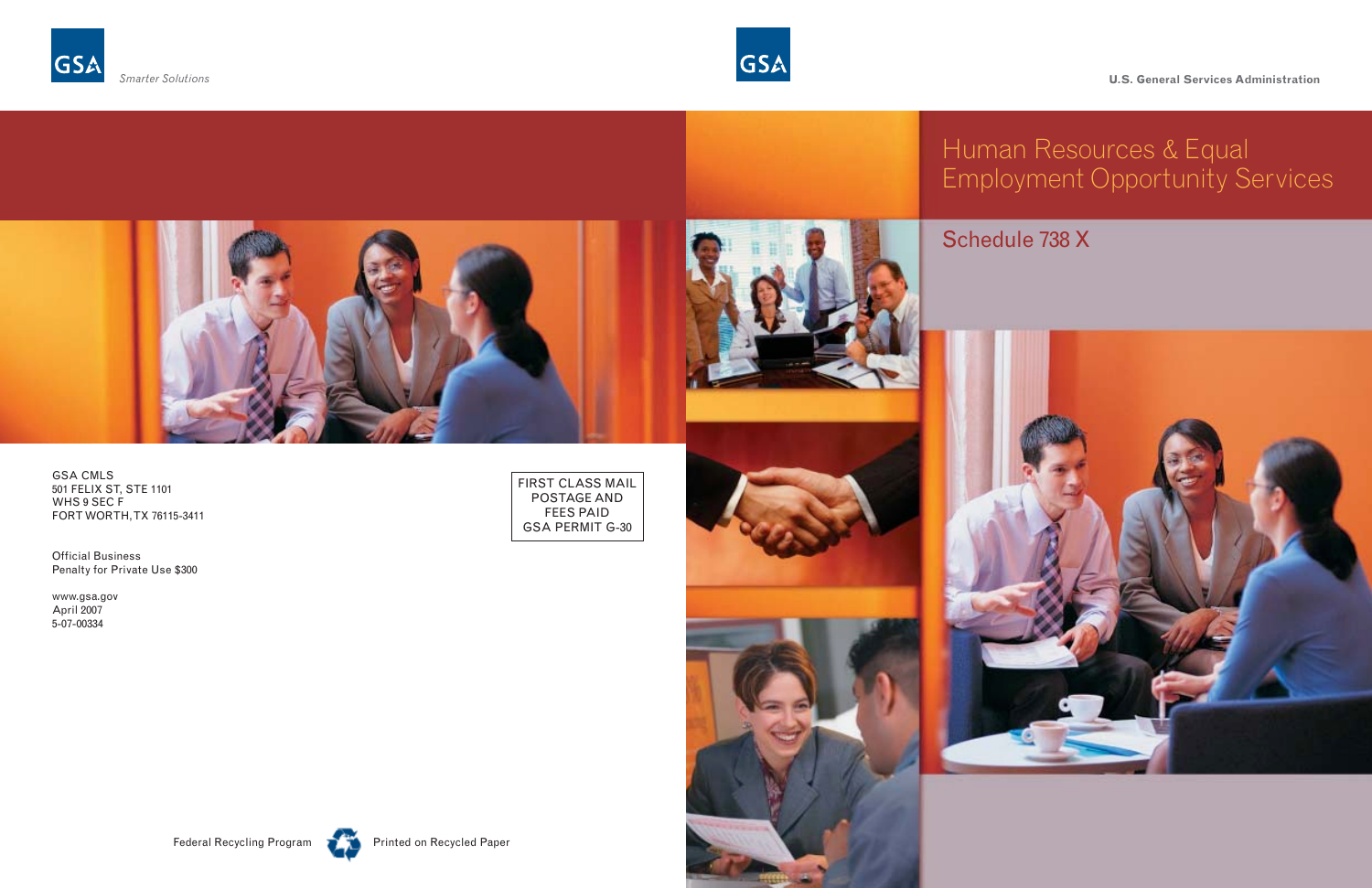- 
- 
- 
- 
- 
- 
- 
- 
- 
- 

One of GSA's most popular Schedules provides a wealth of valuable solutions: Human Resources & Equal Employment Opportunity Services Schedule 738 X. It features two major, all-encompassing Special Item Numbers (SINs) to handle all of your HR and EEO needs.

From security screening and background investigations, to recruitment and internal placement, the Human Resources & Equal Employment Opportunity Services Schedule offers services from top-of-the-line, pre-qualified vendors, covering the entire HR and EEO spectrum. In addition to a wide range of HR-specific services, including planning, training and employee relations, services to assist with EEO issues range from Investigation of Discrimination Complaints and Preparation of Reports of Investigation, to EEO Training and Consulting, as well as alternative dispute resolution.

In addition to all of the many services offered, it is on this Schedule where you also find access to related critical reference materials — in any media — such as desk guides, pamphlets, booklets, leaflets, posters, and other reference material as determined by the agency.

This Schedule truly is a valuable resource and prefect avenue to satisfy your HR and EEO needs. Read on to find out more about the services offered under this Schedule, and other related information about GSA and it many programs and solutions.



# Table of Contents **Introduction**



| <b>Benefits of the Human Resources &amp;</b><br><b>Equal Employment Opportunity</b> |
|-------------------------------------------------------------------------------------|
| <b>Summary of Products and Services 3</b>                                           |
| Using GSA Schedules Is Simple 6                                                     |
| <b>Ordering and Best Value</b><br>Determination Guidelines 11                       |
| <b>Best Value Blanket Purchase</b><br><b>Agreement Multiple Award Schedule  12</b>  |
| <b>Blanket Purchase Agreement 13</b>                                                |

## **Benefits of the Human Resources & Equal Employment Opportunity Services Schedule 738 X**

### **Substantial Time & Cost Savings**

- Drastically reduces procurement lead times and administrative costs
- Frees up internal resources to concentrate on your agency's mission
- Pre-negotiated prices are fair and reasonable
- Aggregated purchasing power obtains goods and services at the best value and makes these savings available to you
- Ability to seek price reductions
- Easy ordering procedures

### **Variety & Flexibility**

- Contractors on Schedule offer a wide variety of products and services
- Off-the-shelf and tailored solutions to meet a variety of needs
- Varying contract end dates to ensure coverage

### **Peace of Mind**

- Buying off of Schedule ensures compliance with all applicable regulations and competition requirements, including the Competition in Contracting Act (CICA) and the Federal Acquisition Regulation (FAR) Part 6, whenever easy-to-use ordering procedures are followed
- All contractors are determined to be responsible and technically qualified

## **Acquisition Control**

- Provides a direct relationship between the ordering agency and the vendor
- Allows requirements to be tailored within the scope of the contract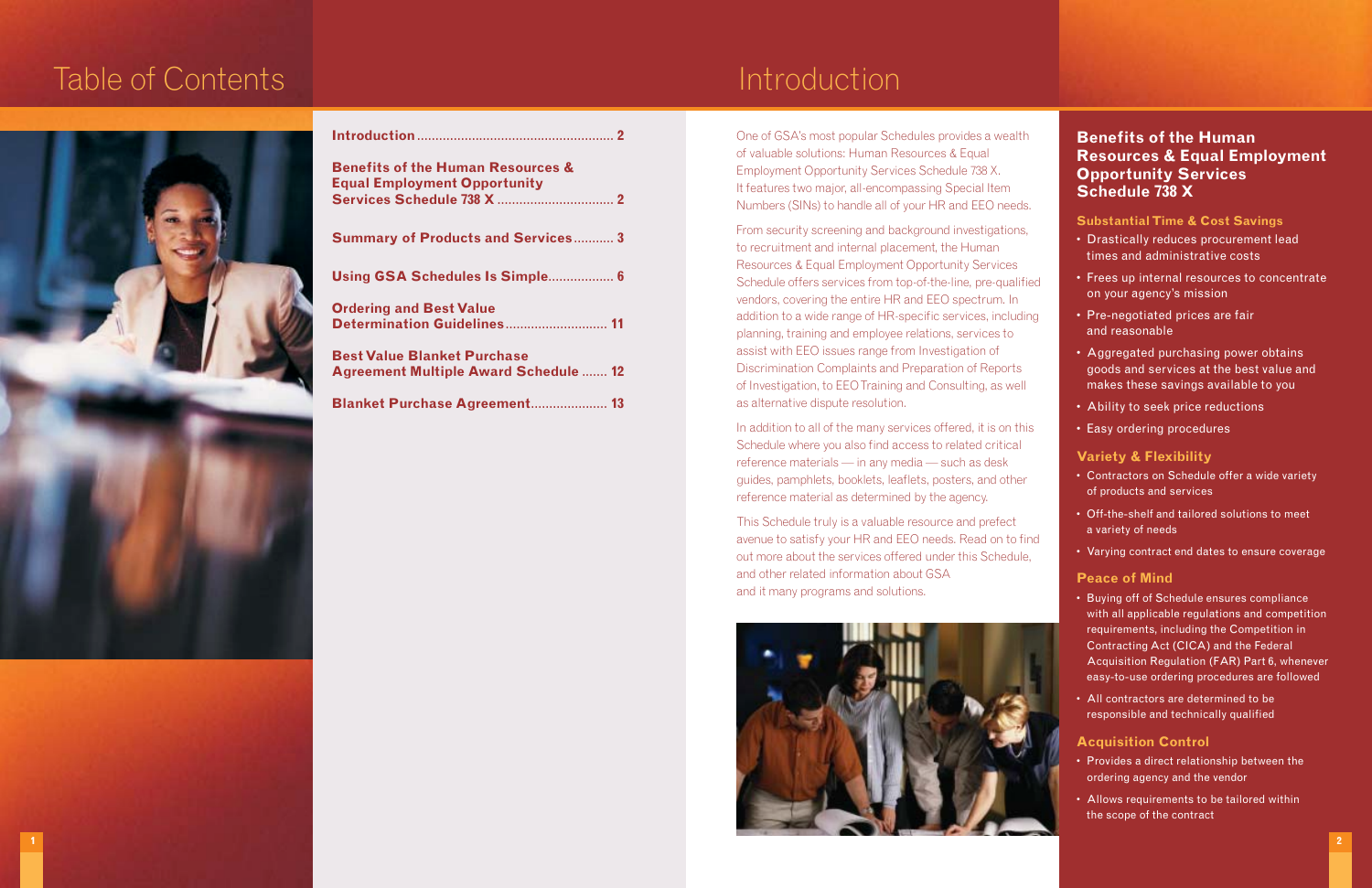Under this Human Resource Services SIN there are a myriad of specialized offering to meet your specific HR needs. They include, but are not limited to, such professional support services as:

**Planning** – Systematic approaches to forecasting the future demand for and supply of employees. Services include but are not limited to: computer and online modeling and analysis of needs and future trends, human resource audits, and forecasting techniques through the use of experts, trend projection and other forecasting methods.

**Recruitment and Internal Placement** – Provides extensive support in the field of recruitment and internal placement. Recruitment and Internal Placement services include but are not limited to:

- Outside recruitment using printed and electronic media, trade schools, job fairs and college visits, paying special attention to reaching all segments of the population
- Comprehensive internal recruitment and placement programs which include merit promotion, transfer of function (TOF), reassignment, temporary promotion, detail, realignment, change to lower grade, upward mobility, rotational training assignments, reduction-inforce (RIF), etc.
- Qualifications analysis
- Special recruitment programs such as Senior Executive Service (SES), Outstanding Scholar, Veteran's Readjustment, Disabled, and Student Aid Programs
- Assessment centers for selection purposes
- Preparation of job vacancy announcements
- Supply of employment information as appropriate regarding employment opportunities with the federal government in general and with agency supported activities specifically.

**Pre-Employment Screening** – Covers pre-employment background investigations for persons seeking federal government employment that includes, but is not limited to: background investigations (background checks) for potential or existing employees in accordance with

applicable federal, state and local regulations. This covers verification of previous employers, salary histories, criminal records checks, education verification, reference checks, professional license verification, residence verification, family and neighbor verification, and credit history checks.

- **National Agency Check with Local Agency Checks and Credit Checks (NACLC)** - Done as part of a personal security investigation consisting of a search of records of appropriate national agencies, to include at a minimum an FBI-Headquarters check, an FBI-CJIS Fingerprint check, a review of the OPM Security/Suitability Investigation Index (OPM SII), and a review of the DOD Defense Clearance Investigations Index (DCII). May also include a check of CIA, INS, State Department, Military Personnel Records Center, Treasury, etc., as appropriate.
- **Local Agency Check (LAC)** Review of the appropriate criminal history records at the local law enforcement agencies (e.g., Police Department, Sheriff's Office, etc.) with jurisdiction over the areas where the subject has resided, gone to school, or worked. Also included are reviews of local law enforcement agencies covering the area(s) where the Subject has resided, worked, and/or attended school during the last five years, plus credit checks covering the area(s) in which the Subject has resided, worked, and/or attended school during the last (7) seven years.
- **Single-Scope Background Investigations (SSBI)** – Personnel security investigation for critical sensitive positions and for access to SCI or for a collateralTS clearance.
- **SSBI Periodic Reinvestigation (SSBI-PR)** An investigation conducted to update a previously completed background investigation (SSBI or PR) on persons occupying positions with access to sensitive and/or classified DOD information (Top Secret, Top Secret SAP, and SCI).
- **Misconduct Investigations (SSBI-MI)** Investigations of misconduct by agency employees, which may include violations of policy, rules and

**Position Classification** – Offers services in a range of classification functions for a variety of occupations and grades in the General Schedule, the Federal Wage System, or other Federal classification systems, in accordance with Title 5, United States Code (USC) or other appropriate authorities. Examples of Classification support include but are not limited to: review position descriptions for adequacy; implement classification standards; prepare evaluation statements; conduct audits; counsel employees who wish to submit classification appeals; provide advice on position management, organization structure, supervisor/worker ratio and impact of mission/workload changes; and assist in the preparation of position descriptions **Personnel Actions** – Services in processing a range of federal personnel actions that include, but are not limited to: process manually or electronically the Standard Form 50 and related forms and documents to effect the full range of personnel actions for SES, General Schedule, Federal Wage System, and other employee pay systems; maintain online or unbundled. **Employee Relations** – Services covering a range of employee relations services including, but are not limited to: comprehensive support in disciplinary actions as they relate to complaints, grievances, and appeals; leave administration, recognition and awards, performance management and appraisal, insurance benefits, Thrift Savings Plan, and retirements; guidance and assistance in completing necessary processes and documentation; guidance and assistance to monitor and assess the value of or to operate complaint receipt systems such as an agency complaint hotline; case management; review of proposed correspondence for regulatory compliance; and interfacing with legal staff, union representatives, Department of Labor (DOL), Office of Personnel Management (OPM), other appropriate outside agencies, and the appropriate internal agency activities as required.

regulations, or law that the government has determined to not warrant criminal prosecution but could result in discipline, disqualification, or disbarment from government employment, contracts, entitlements or benefits. These investigations may also include, but are not limited to: absence without leave and attendance irregularities; conducting personal business during the duty hours; fighting, threatening, harassing, or abusing co-workers, supervisors, or the public; refusal or failure to follow lawful instructions or procedures; insubordination or neglect of duty; misuse of government vehicles, facilities, personnel, or equipment; falsification of employment applications or other government documents; alcohol or drug abuse; violations of employee ethical conduct standards.

data in HR information systems (HRIS) and any automated personnel subsystems to include, if needed, electronic interface with finance and OPM systems; provide advice and assistance on technical matters related to employee records; prepare reports; electronic processing of resumes; provide for custody and maintenance of Official Personnel Files (OPFs); maintain OPFs in a secured area, protected from unauthorized access in accordance with regulatory requirements; forward OPFs to National Records Center; and provide required employment verification.

**Training** – This includes a full range of services in HRspecific training support. Examples include but are not limited to: advice, guidance and assistance to supervisors

and employees as well as HR/personnel staff in managing self-improvement training resources; assistance in identifying training needs and requirements; coordination of the availability of various training programs, developmental career programs, executive leadership programs, and tuition assistance programs; motivation for participation and accountability from management and employees in the training program(s); counseling management and employees to determine the best and most cost-effective methods of meeting organizational

- and career developmental needs; recommending, designing and/or conducting programs in areas related to human resources
- **Employee Assistance** Offers a full range of Employee Assistance Program (EAP) services. Support includes but is not limited to: advice, training and counseling in selfimprovement, health and wellness training, stress management, family situations, substance abuse and legal consultation. Services may be short or long term, bundled

**Outplacement** – Personnel outplacement services that include, but are not limited to: comprehensive outplacement/career transition services in response to downsizing and reorganizing including moving personnel to new positions inside or outside of the organization and retirement assistance; training, counseling and guidance in areas such as self-assessment; knowledge, skills, and abilities (KSA) assessment; job aptitude/interest inventories; group and individual counseling; career and job workshops; resume writing; job search methods; interview and negotiation techniques; stress management; personal financial management and job training; and retirement assistance.

## **Human Resources General Support Services**

*Special Item Number (SIN) 595 21*





# Summary of Products and Services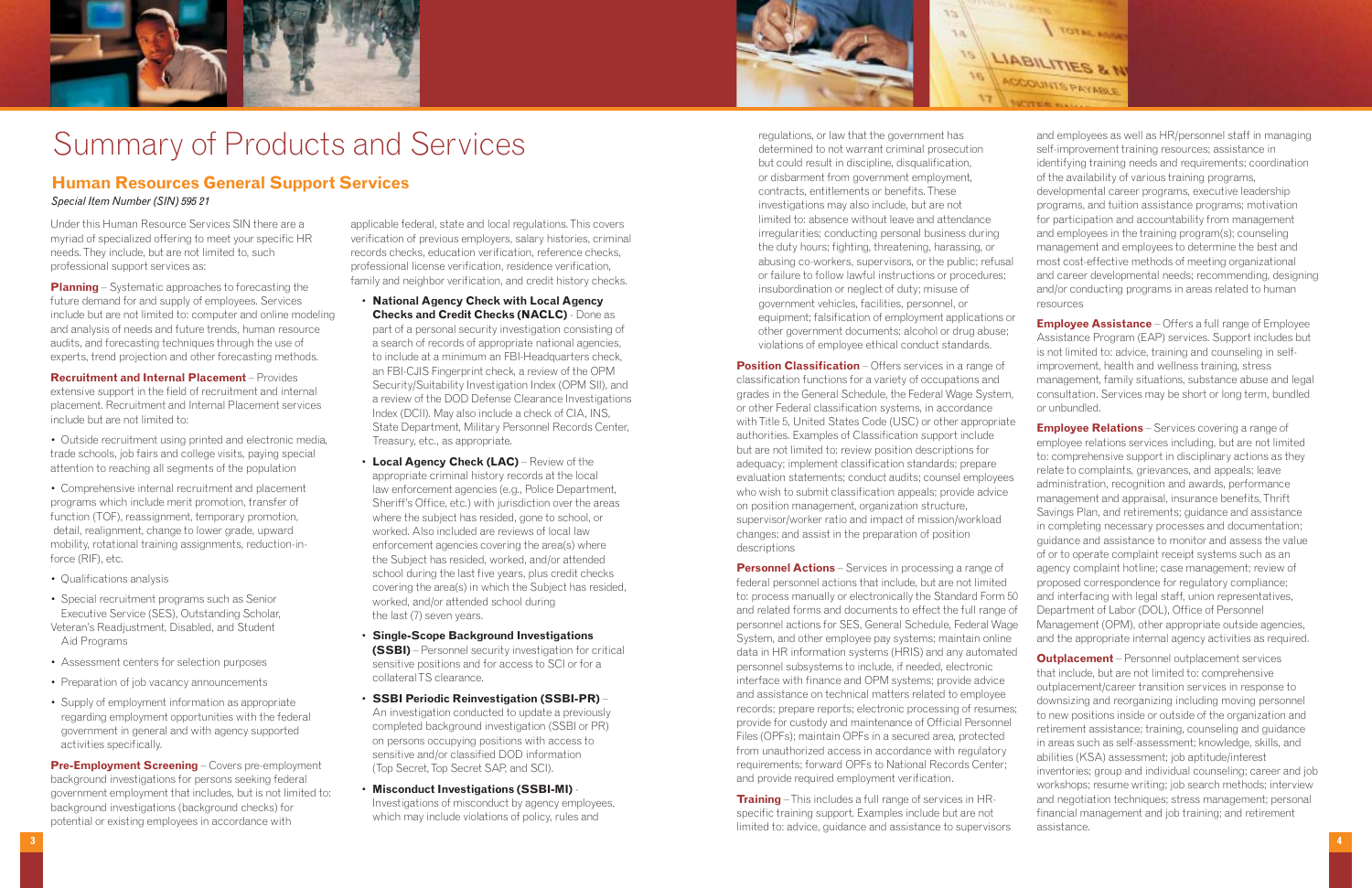

#### **Review and Integration Services**

- *Function Review:* A review of the human resources department and other offices relating to the implementation function outsourced.
- *Integrator:* Contractors act as program manager to connect/integrate the various functions performed by multiple Contractors.

**Workers' Compensation** – Support management of claims processing under the Federal Employees' Compensation Act (FECA) pursuant to the Department of

Labor, Office of Workers' Compensation Program (OWCP). Examples of Workers Compensation support include but are not limited to: complete case management for employees with the aim to reduce lost work hours and workers' compensation costs for the federal client, including technical and managerial assistance; monitor hearing and appeal responses; counsel claimants in filing injury reports and establishing the essential elements of the claim; develop training programs for employees and management; develop return-to-work strategies; and claims revalidation assessments and administrative inquiries to confirm or refute suspicions or allegations of invalid claim status.

#### **The Multiple Award Schedule**

The MAS program was designed with federal customers mind, and it provides a vast array of commercial items and services that can be purchased quickly and easily. Not only does your agency receive fast, direct access to industry leaders, but you can also obtain many other products and services through other Schedules as well.

A Multiple Award Schedule (MAS), also known as a GSA Schedule, is one of the most powerful procurement tools available to you. Essentially, a MAS is a listing of awarded contractors that can be used by all federal entities to achieve their missions. GSA awards contracts to responsible companies that offer commercial items falling within the general descriptions of the Schedules. We have determined that prices are fair and reasonable by comparing the prices or discounts that a company offers the government with the prices or discounts that the company offers its best commercial customers. This negotiation objective is commonly known as "most favored customer" pricing. Ordering agencies simply follow the streamlined ordering procedures contained in Federal Acquisition Regulation Subpart 8.4.

When placing orders under a Multiple Award Schedule, you do not need to synopsize your requirements, formally "set aside" for small business, or make a separate determination of fair and reasonable pricing. GSA has already complied with these requirements and determined that prices are fairand reasonable. By utilizing the Schedules, you can avoid the stress and work normally associated with conducting your own procurement.

#### **It's That Easy**

The MAS program mirrors commercial buying practices more than any other procurement process in the federal government. GSA provides customers access to products and services at volume discount pricing on a direct deliver basis. This means you'll experience shorter procurement lead times, lower administrative costs, and reduced intern staff hours devoted to obtaining these products.

#### **Cutting the Red Tape**

#### **It Never Hurts to Ask for Extra Savings**

**Complaints** – An analysis and recommended final agency decision (FAD) that is legally sufficient for complainants who believe they have been discriminated against.

> The price reduction clause allows contractors to offer you a price reduction on any product at any time. The reduction can be based on an individual circumstance such as ordering a large volume of services. Agencies may

negotiate price reductions, and Schedule contractors are free to offer spot discount pricing.

Additionally, FAR 8.405 requires ordering activities to seek price reductions when the order value is expected to exceed the established Maximum Order (MO) Threshold. When ordering at or above the Maximum Order Threshold, federal buyers should inquire about further Schedule price discounts. The contractor may then do one of the following:

- Offer a new lower price for this purchase
- Offer the lowest price available under the contract, or
- 
- Decline the order within five days

A delivery order that exceeds the maximum order may be placed with the contractor selected in accordance with FAR 8.404. The order may be placed under the Schedule contract.

### **Flexible Purchasing Options with Blanket Purchase Agreements**

**EEO Training and Consulting** – Consulting services and customized or off-the-shelf training for the instruction and development of Equal Employment Opportunity (EEO) training courses for employees, supervisors, managers, team leaders, and others on the policy of the Government to provide equal opportunity in employment for all persons, prohibit discrimination in employment, and promote the full realization of equal employment opportunity.

| š.<br>ry<br>hal<br>in<br>d<br>ly | If you are dealing with repetitive buys, Blanket Purchase<br>Agreements (BPAs) are for you. A BPA is a simplified<br>method of filling recurring needs for services and products,<br>while leveraging your buying power by taking advantage of<br>quantity discounts, thereby saving administrative time<br>and reducing paperwork. A BPA can be thought of as<br>an "account" established by you (the customer) with a<br>Schedule contractor. By setting up a BPA, you save time<br>and resources. Simplify your ordering by processing a<br>BPA once and then use it as your agency's needs occur. |
|----------------------------------|-------------------------------------------------------------------------------------------------------------------------------------------------------------------------------------------------------------------------------------------------------------------------------------------------------------------------------------------------------------------------------------------------------------------------------------------------------------------------------------------------------------------------------------------------------------------------------------------------------|
| ЭU<br>on<br>air                  | With a MAS BPA, you can order as little as you want, as<br>much as you want, and as often as you want. You are not<br>restricted by any dollar limitations when placing orders<br>under a MAS BPA. Also, a BPA can be set up for your<br>field offices across the nation to use, allowing them to<br>participate in your BPA and place orders directly with<br>Schedule contractors. In doing so, your entire agency reaps<br>the benefits of additional discounts negotiated into your<br>own BPA.                                                                                                   |
|                                  | For further guidance on establishing a BPA, visit our<br><b>GSA Center for Acquisition Excellence Campus at</b>                                                                                                                                                                                                                                                                                                                                                                                                                                                                                       |

www.gsa.gov/centerforacquisitionexcellence.



EEO Services include a vast array of solutions that include but are not limited to the following:

**Investigation of Discrimination Complaints and Preparation of Reports of Investigation** – Includes reports of investigation (drafts and final) in conformance with the standards established by the EEOC. Investigations are performed to identify and obtain evidence from all relevant sources and gather sufficient information relevant to the issues in the complaint to ascertain the validity of the allegation. If the ordering agency determines a violation occurred, the report of investigation will provide the agency with a sufficient factual basis from which to fashion an appropriate remedy.

#### **Preparation of an Analysis and Recommended Final Agency Decision (FAD) in Discrimination**

#### **Inquiry, Resolution Attempt, and Preparation of an Analysis and Recommended Final Agency Decision (FAD) on Allegations of Noncompliance With Settlement Agreements or Final Decisions** – Includes inquires, attempts at resolution, and preparation of an analysis and FAD for allegations of noncompliance with settlement agreements and final decisions entered into on discrimination complaints.

#### **Resolution Attempt and Report of Inquiry Regarding Notices of Intent to Sue under Age Discrimination in Employment Act of 1967, as Amended** – Includes

inquires, attempts at resolution, and preparation of inquiry report regarding aggrieved employees or applicants for employment who believe they have been discriminated against on the basis of age and have chosen to bypass the administrative complaint processing system within an agency.

**Alternative Dispute Resolution** – Trained Alternative Dispute Resolution (ADR) professionals attempt resolution of allegations of discrimination and other human resource matters. The ADR process does not replace already existing formal procedures, e.g. the administrative grievance procedure and the EEO administrative complaint procedure, but will supplement them in an effort to resolve problems before and after formal procedures are invoked.

**Reference Materials** – A variety of reference materials are available, relating to equal opportunity programs to ensure employees, supervisors, and managers are aware of the policy of the government to provide equal opportunity in employment for all persons and promote the full realization of equal employment opportunity. Agencies may order reference materials in any media, and they include, but are not limited to desk guides, pamphlets, booklets, leaflets, posters, and other reference material as determined by the agency.

**EEO Counseling** – Individual and Class Complaint – EEO counseling services for aggrieved employees or applicants for employment who believe they have been discriminated against. The goal of counseling is to informally resolve the pre-complaint and to advise aggrieved persons, in writing, of their rights and responsibilities.

**Equal Employment Opportunity Services** 

*Special Item Number (SIN) 595 25*

# Using GSA Schedules Is Simple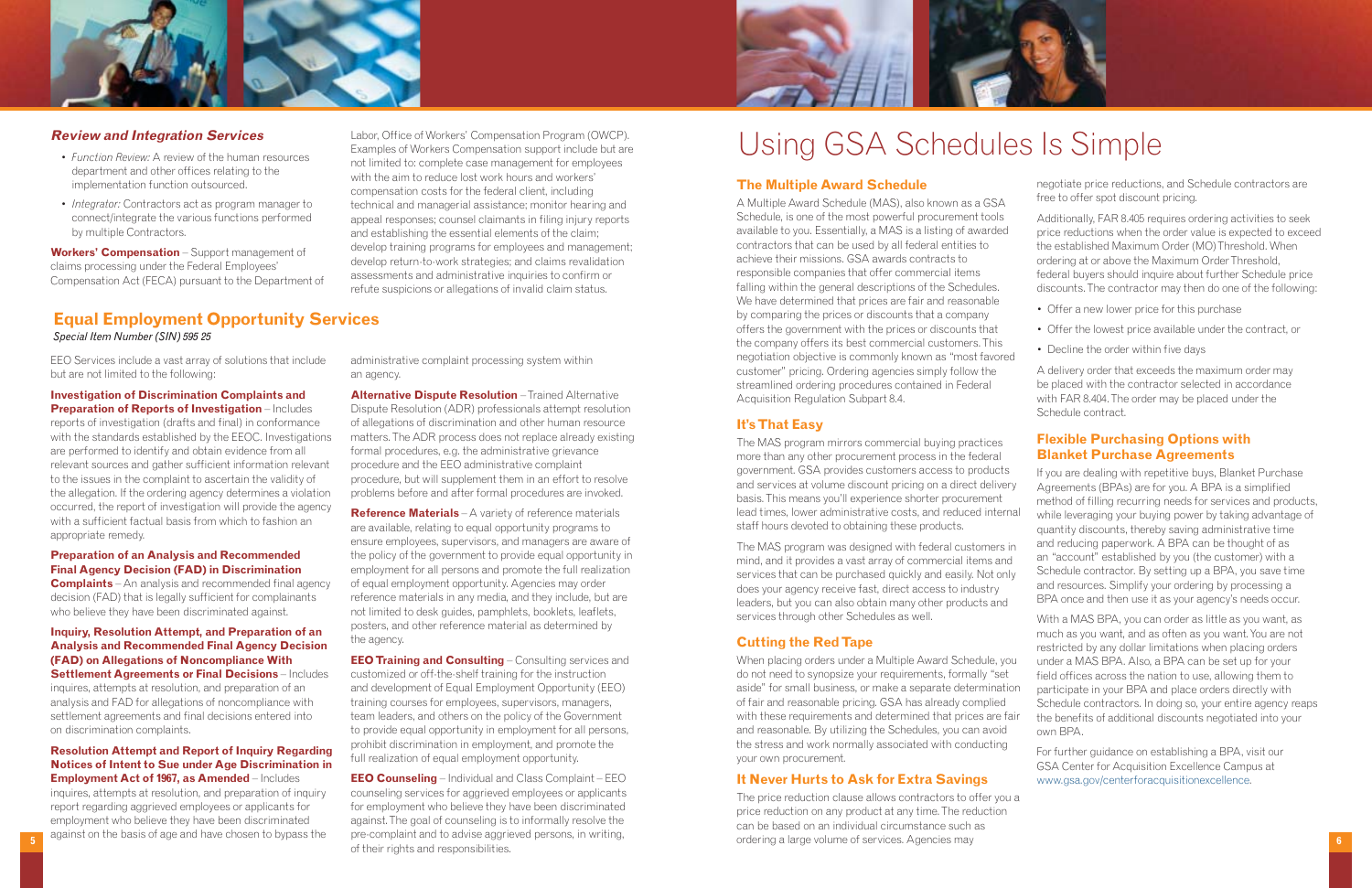





#### **Total Solutions through Contractor Teaming Arrangements**

For complex tasks, Contractor Teaming Arrangements may be desirable from both government and industry perspectives. A Contractor Teaming Arrangement allows two or more GSA Schedule contractors to work together to meet agency requirements, allowing them to compete for orders for which they may not qualify independently. Contractors on the same Schedule, or across multiple Schedules, can team up.

By using Contractor Teaming Arrangements, contractors can complement each other's unique capabilities while offering government agencies the best turnkey solutions, based on a combination of performance, cost and delivery of acquired services. You can benefit from using Contractor Teaming Arrangements by buying a total solution, rather than making separate buys from various contractors. Visit www.gsa.gov/schedules for more information.

#### **Small Business Means Big Business**

The GSA and the Small Business Administration (SBA) strongly support the participation of small business concerns in the Multiple Award Schedules program. To enhance small business participation, SBA policy requires agencies to include in their procurement base and goals the dollar value of orders expected to be placed against the Multiple Award Schedules, and to report accomplishments against these goals. For more details, please visit www.sba.gov.

#### **Disaster Recovery Purchasing DISAST (Section 833)**

The GSA Schedules eLibrary Web site contains information on business size and socioeconomic status. This information should be used as a tool to assist ordering activities in meeting or exceeding established small business goals. While utilizing the information found on this Web site, you are also encouraged to consider small, 8(a), small disadvantaged, veteran-owned, service-disabled veteran-owned, HUBZone and women-owned small businesses when making a "best value" determination. To visit GSA Schedules eLibrary, log on to www.gsa.gov/elibrary.

#### **Variable Contract Periods**

Generally, Multiple Award Schedules no longer have a prescribed beginning and ending date. The schedule periods will be continuous, and will contain contracts with contract periods that commence on the Date of Award (DOA) and expire in five years (exclusive of any options) from the DOA.

#### **Authorized Users**

The agencies and activities named below may use contracts established under GSA Schedules:

- All federal agencies and activities in the executive, legislative and judicial branches;
- Government contractors authorized in writing by a federal agency pursuant to 48 CFR 51.1;
- Mixed ownership government corporations (as defined in the Government Corporation Control Act);
- The government of the District of Columbia; and
- Other activities and organizations authorized by statute or regulation to use GSA as a source of supply.

**Note:** The GSA Order, Eligibility to Use GSA Sources of Supply and Services, provides further information regarding agencies and activities authorized to use GSA Schedules.

Disaster Recovery Purchasing makes all GSA Multiple Award Schedules available to all state and local governments to enable them to respond and assist in the recovery from a disaster.

State and local governmental entities may use GSA Schedule contracts to purchase products and services in advance of a major disaster declared by the president, as well as in the aftermath of an emergency event. State and local governmental entities are responsible for ensuring that the products or services purchased are to be used to facilitate recovery.

This is a voluntary program for Schedule contract holders and state and local governments.

All GSA Multiple Award Schedule contracts are open to state and local government agencies for the specific purpose of disaster recovery only.

For more information visit: www.gsa.gov/disasterrecovery.

#### **Geographic Coverage**

All GSA Schedules provide contractors the opportunity to offer worldwide coverage. Schedule contractors may offer any of the following three categories of geographic coverage:

• Domestic, which will cover delivery to the 48 contiguous states; Washington, DC; Alaska, Hawaii, and Puerto Rico; and U.S. territories;

- Worldwide, which will cover delivery domestically and overseas; and
- Overseas Only, which will cover delivery to overseas destinations.

#### **Ordering Procedures for Supplies, and Services Not Requiring a Statement of Work (SOW)**

Ordering activities shall use the procedures in Federal Acquisition Regulation (FAR) 8.405-1 when ordering Schedule contract supplies and fixed-price services for a specific task, where a Statement of Work (SOW) is not required — e.g., installation, maintenance, and repair. **(Note:** *Ordering activities shall use the procedures in FAR 8.405-2, Ordering Procedures for Services Requiring a Statement of Work (SOW), when ordering Schedule contract services priced at hourly rates.)*

When ordering services exceeding \$100,000 using Department of Defense (DoD) funds, ordering activities shall follow the Defense Federal Acquisition Regulation Supplement (DFARS), which has been amended to implement Section 803 of the National Defense Authorization Act for Fiscal Year 2002 (Public Law 107-107). DoD offices and non-DoD activities placing orders on behalf of DoD should refer to DFARS 208.404-70 for additional information regarding ordering procedures and documentation requirements.

### **Orders At, Or Below, The Micro-Purchase Threshold**

The ordering activity may place orders with any GSA Schedule contractor that can meet the agency's needs. The ordering activity should attempt to distribute orders among Schedule contractors.

### **Orders Exceeding The Micro-Purchase Threshold, But Not Exceeding The Maximum Order Threshold**

*Note: Each Schedule contract has a maximum order threshold, which will vary by special item number. The maximum order threshold represents the point where, given the dollar value of the potential order, the ordering activity shall seek a price reduction.*

To ensure a **best value** determination is made, as required by FAR 8.404(d), the ordering activity shall:

- Survey at least three Schedule contractors through the GSA **Advantage!**® online shopping service or review the catalogs or pricelists of at least three Schedule contractors, and seek additional price reductions where appropriate;
- 
- Select the **best value**; and
- Place the order directly with the Schedule contractor.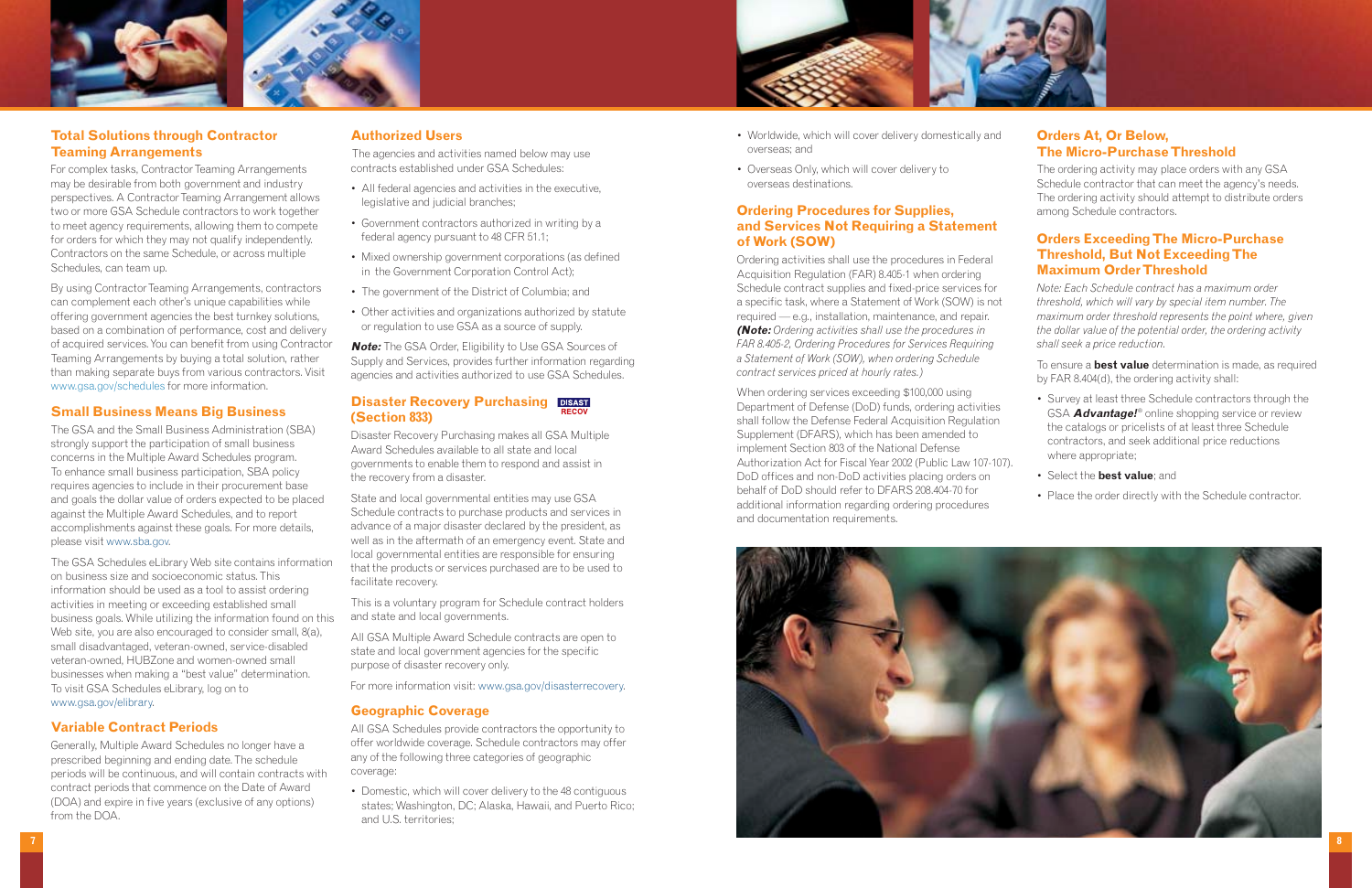





When determining "**best value**," the ordering activity may consider, among other factors, the following:

- Price, including any additional price reductions offered;
- Past performance;
- Special features of the supply or service required for effective program performance;
- Trade-in considerations:
- Probable life of the item selected compared with that of a comparable item;
- Warranty considerations;
- Maintenance availability;
- Environmental and energy efficiency considerations;
- Delivery terms; and
- Socioeconomic status.

Ordering activities may consider socioeconomic status when identifying contractors for consideration or competition for award of an order or a Blanket Purchase Agreement (BPA). At a minimum, ordering activities should consider, if available, at least one small business, veteranowned small business, service disabled veteran-owned small business, HUBZone small business, women-owned small business, or small disadvantaged business Schedule contractor. GSA **Advantage!**® and Schedules eLibrary contain information on small business representations of Schedule contractors.

### **Orders Exceeding The Maximum Order Threshold Or When Establishing A BPA**

In addition to following the ordering procedures, above, for orders exceeding the micro-purchase threshold, but not exceeding the maximum order threshold, the ordering activity shall:

- Review the pricelists of additional Schedule contractors (the **Advantage!**® online shopping service can be used to facilitate this review);
- Based upon the initial evaluation, seek price reductions from the Schedule contractors considered to offer the best value; and
- Place the order, or establish the BPA, with the Schedule contractor that provides the best value. If further price reductions are not offered, an order may still be placed.

#### **Documentation**

At a minimum, the ordering activity shall document:

- The Schedule contracts considered, noting the contractor from which the supply or service was purchased;
- A description of the supply or service purchased;
- The amount paid; and
- If applicable, the circumstances and rationale for restricting consideration of Schedule contractors to fewer than required in these ordering procedures

(see FAR 8.405-6).

### **GSA Advantage!®**

GSA's online shopping site makes your federal buying process safe, fast and easy! Online convenience enables you to research millions of products and services right from your chair. This direct purchasing tool provides the comprehensive and flexible procurement process you've been looking for! Now, Special Categories are also available to streamline specific searches for your important buys – Disaster Relief, Security Related Items, etc. www.gsaadvantage.gov

#### **eBuy**

Designed to improve the quote and comparison part of your acquisition process. This reliable (and free!) resource enables you to make a single Request for Quote (RFQ) online and receive quotes from vendors who specialize in the service you require. A component of GSA **Advantage!**®, eBuy is one of GSA's many innovations focused on providing "best value" products and services. Power up today with e-acquisition in action! www.gsa.gov/ebuy

#### **eLibrary**

#### **Resources for Additional Information**

For questions concerning ordering procedures and/or products and services on the Human Resources & Equal Employment Opportunity Services Schedule Schedule 738 X contact the SmartShop customer service team at:

eLibrary is your online source for complete Multiple Award Schedules and GWAC information, and it's only a click away. This fast and easy way to make federal acquisitions gives you access to a wealth of powerful tools, including comprehensive searches, improved contractor-find features, and new category listings. View contract clauses online! www.gsa.gov/elibrary **Need More Schedules?** For copies of Schedules and other GSA publications, visit the Centralized Mailing List Service at www.gsa.gov/cmls. For additional information or for customer assistance, please call the CMLS call center at (817) 334-5215 or send an email to cmls@gsa.gov.

Phone: (212) 264-0868

E-mail: smartshop@gsa.gov

For questions concerning the solicitation or contracting inquiries, contact the contracting team at:

Phone: (212) 264-3548

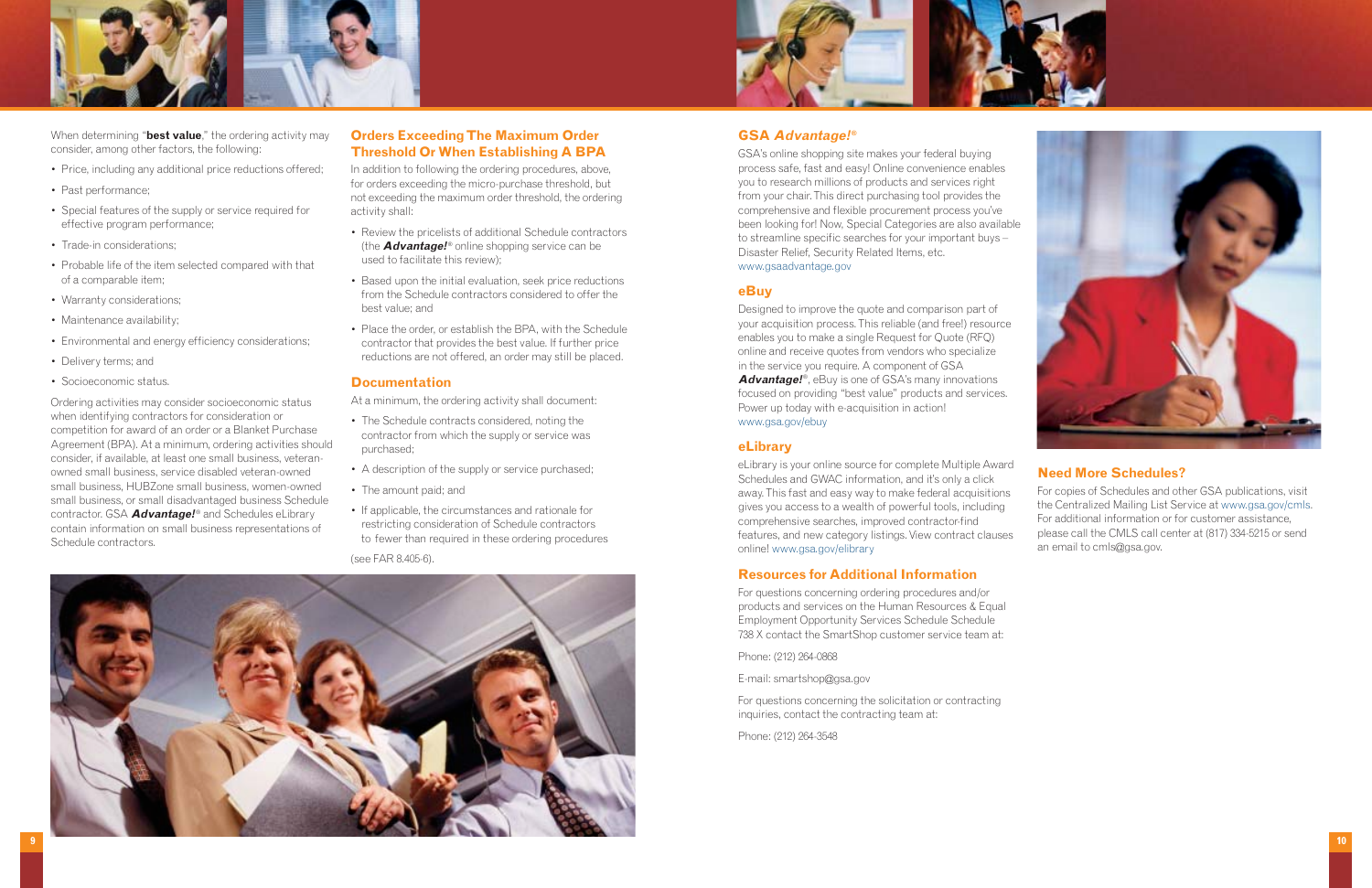# Multiple Award Schedule

#### **Ordering and Best Value Determination Guidelines**

It is important to follow the ordering procedures set forth in FAR 8.4. They require that you make a best value determination before placing Multiple Award Schedule orders above the micro-purchase threshold (currently \$3,000). Here is a quick checklist to ensure you've gone through a best value determination process when following the ordering procedures for services on Schedule buys.

#### **Did you prepare a request for quote, including a statement of work, that:**

- Outlined the work to be performed, location of work, period of performance, deliverable schedule, applicable standards, acceptance criteria and any special requirements
- Requested contractors to submit either a firm-fixed price or a ceiling price to provide services outlined in the statement of work
- Requested a project plan or past performance/experience information, if necessary and appropriate

• Stated the basis to be used for selecting the contractor to receive the order

## **Did you provide the request to at least three sources under the Multiple Award Schedule?**

Please list the names of the contractors to whom the request was provided:

- Past performance (e.g., experience) Training
	-
- Special features of the service Service availability
- Warranty considerations  **Other: Other:** 
	-
	-
- 
- Technical qualifications

\_\_\_\_\_\_\_\_\_\_\_\_\_\_\_\_\_\_\_\_\_\_\_\_\_\_\_\_\_\_\_\_\_\_\_\_\_\_\_\_\_\_\_\_\_\_\_\_\_\_\_\_\_\_\_\_\_\_\_\_\_\_\_\_\_\_\_\_\_\_\_\_\_\_\_\_\_\_\_\_\_\_\_\_\_\_\_\_\_\_\_\_\_\_\_

\_\_\_\_\_\_\_\_\_\_\_\_\_\_\_\_\_\_\_\_\_\_\_\_\_\_\_\_\_\_\_\_\_\_\_\_\_\_\_\_\_\_\_\_\_\_\_\_\_\_\_\_\_\_\_\_\_\_\_\_\_\_\_\_\_\_\_\_\_\_\_\_\_\_\_\_\_\_\_\_\_\_\_\_\_\_\_\_\_\_\_\_\_\_\_

\_\_\_\_\_\_\_\_\_\_\_\_\_\_\_\_\_\_\_\_\_\_\_\_\_\_\_\_\_\_\_\_\_\_\_\_\_\_\_\_\_\_\_\_\_\_\_\_\_\_\_\_\_\_\_\_\_\_\_\_\_\_\_\_\_\_\_\_\_\_\_\_\_\_\_\_\_\_\_\_\_\_\_\_\_\_\_\_\_\_\_\_\_\_\_

**Was the requirement in excess of the Schedule's maximum order? If yes, did you provide the request to additional sources under the Multiple Award Schedule AND ask for a price reduction?** Please list the names of the contractors to whom the request was provided:

\_\_\_\_\_\_\_\_\_\_\_\_\_\_\_\_\_\_\_\_\_\_\_\_\_\_\_\_\_\_\_\_\_\_\_\_\_\_\_\_\_\_\_\_\_\_\_\_\_\_\_\_\_\_\_\_\_\_\_\_\_\_\_\_\_\_\_\_\_\_\_\_\_\_\_\_\_\_\_\_\_\_\_\_\_\_\_\_\_\_\_\_\_\_\_

\_\_\_\_\_\_\_\_\_\_\_\_\_\_\_\_\_\_\_\_\_\_\_\_\_\_\_\_\_\_\_\_\_\_\_\_\_\_\_\_\_\_\_\_\_\_\_\_\_\_\_\_\_\_\_\_\_\_\_\_\_\_\_\_\_\_\_\_\_\_\_\_\_\_\_\_\_\_\_\_\_\_\_\_\_\_\_\_\_\_\_\_\_\_\_

\_\_\_\_\_\_\_\_\_\_\_\_\_\_\_\_\_\_\_\_\_\_\_\_\_\_\_\_\_\_\_\_\_\_\_\_\_\_\_\_\_\_\_\_\_\_\_\_\_\_\_\_\_\_\_\_\_\_\_\_\_\_\_\_\_\_\_\_\_\_\_\_\_\_\_\_\_\_\_\_\_\_\_\_\_\_\_\_\_\_\_\_\_\_\_

**Did you evaluate responses against the factors identified in the request for quote and select the contractor that represents the best value?** Indicate which of the non-price factors below were considered in your best value decision:

# **Have you documented your Schedule buy? If yes, did you:**

- Identify the service purchased
- Identify the Schedule contractor from which the services were purchased
- Identify the amount paid
- Document the evaluation of Schedule contractors' quotes that formed the basis for selecting the contractor that received the order and the rationale for any trade-offs used in making the selection (if above the micropurchase threshold)
- Include the basis for the determination to use a labor-hour or time-and-materials order (if other than
- a firm-fixed price order) **12**

#### **Suggested Format**

# **Best Value Blanket Purchase Agreement Multiple Award Schedule**

(Insert Customer Name)

In the spirit of the Federal Acquisition Streamlining Act \_\_\_\_\_\_\_ (Agency) and (Contractor) enter into a cooperative blanket purchase agreement to further reduce the administrative costs of acquiring commercial items from the General Services Administration (GSA) Multiple Award Schedule Contract(s) \_\_\_\_\_\_\_\_\_\_\_\_\_\_\_\_\_.

Multiple Award Schedule contract BPAs eliminate contracting and open market costs such as: the search for sources; the development of technical documents and solicitations; and the evaluation of bids and offers. Contractor Team Arrangements are permitted with Multiple Award Schedule contractors in accordance with Federal Acquisition Regulation (FAR) Subpart 9.6.

This BPA will further decrease costs, reduce paperwork and save time by eliminating the need for repetitive, individual purchases from the Schedule contract. The end result is to create a purchasing mechanism for the government that works better and costs less.

Signatures:

\_\_\_\_\_\_\_\_\_\_\_\_\_\_\_\_\_\_\_\_\_\_\_\_\_\_\_\_\_\_\_\_\_\_\_ \_\_\_\_\_\_\_\_\_\_\_\_\_\_\_\_\_\_\_\_\_\_\_\_\_\_\_\_\_\_\_\_\_\_\_

Agency Date Contractor Date